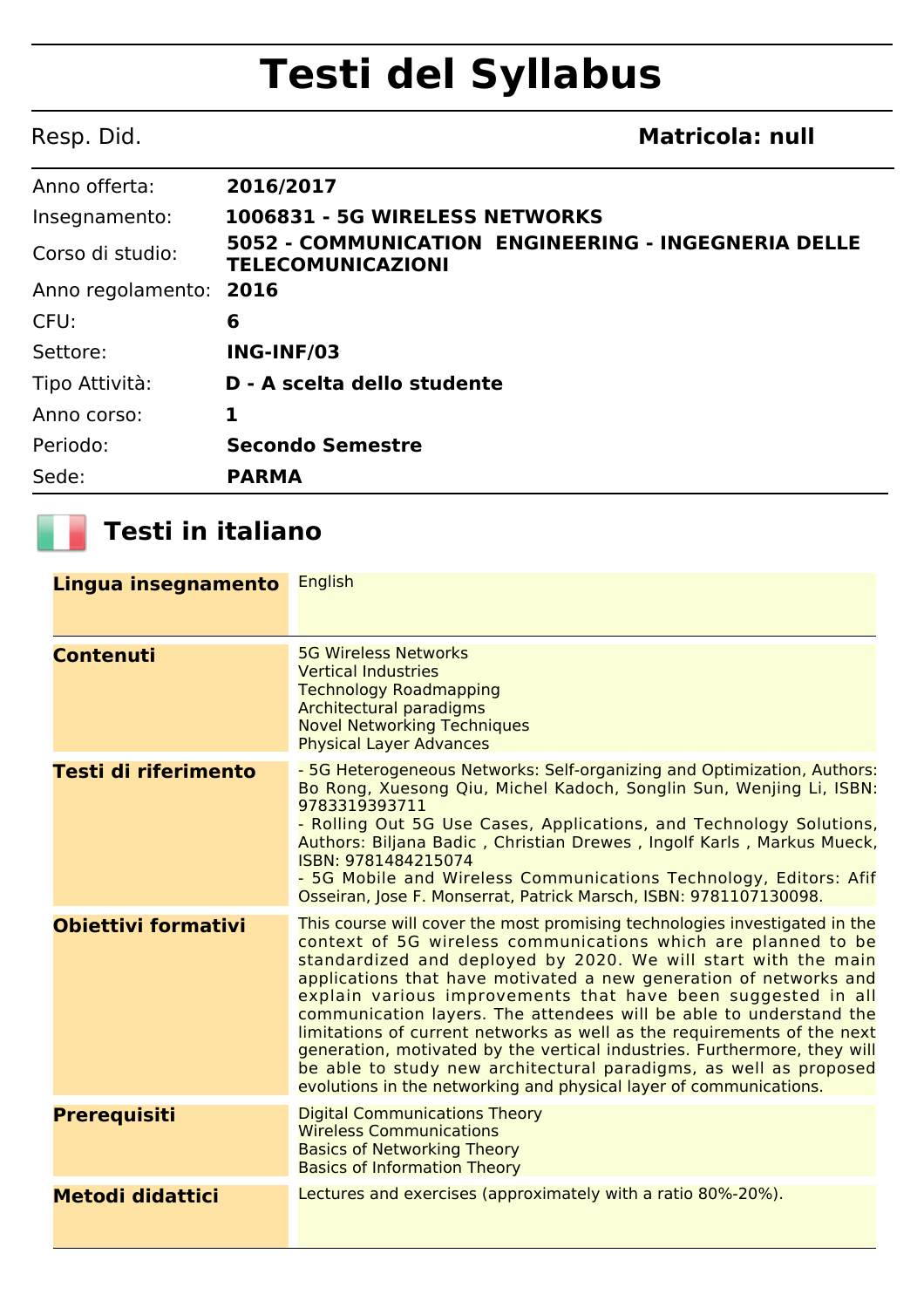| Modalità di verifica<br>dell'apprendimento | Written exams which include both theoretical and critical system design<br>questions based on the taught material.                                                                                                                                                                                                                                                                                                                                                                                                                                                                                                                                                                                                                                                                                                                                                                                                                                                                                                                                                                                                                                                                                                                                                                                                                                                                                                                                                                                              |
|--------------------------------------------|-----------------------------------------------------------------------------------------------------------------------------------------------------------------------------------------------------------------------------------------------------------------------------------------------------------------------------------------------------------------------------------------------------------------------------------------------------------------------------------------------------------------------------------------------------------------------------------------------------------------------------------------------------------------------------------------------------------------------------------------------------------------------------------------------------------------------------------------------------------------------------------------------------------------------------------------------------------------------------------------------------------------------------------------------------------------------------------------------------------------------------------------------------------------------------------------------------------------------------------------------------------------------------------------------------------------------------------------------------------------------------------------------------------------------------------------------------------------------------------------------------------------|
| Programma esteso                           | Every class $= 2$ hours<br>Introduction to 5G. Traffic Projections. Key performance indicators and<br>targets.<br>Wireless spectrum & Current Architecture.<br>5G Vertical Industries & Requirements / e-Health, Factories of the future<br>5G Vertical Industries & Requirements/ Energy, Automotive<br>Architectural paradigms/ Cloud RAN - Virtualization<br>Architectural paradigms/ From Macro to Pico-cells. HetNets, Self-<br><b>Organized Networks.</b><br>Architectural paradigms/ Integration with Satellite, Optical.<br>Architectural paradigms/ Backhauling, Fronthauling.<br>Networking / Software Defined Networking, Network Function<br>Virtualization<br>Networking / Information Centric Networking, Caching.<br>Physical Layer/ Precoding, Beamforming - Theory<br>Physical Layer/ Precoding, Beamforming - Exercises<br>Physical Layer/ Massive MIMO - Theory<br><b>Physical Layer/ Massive MIMO - Exercises</b><br>Physical Layer/ mmWave Frequencies, Hybrid Analog Digital -Theory<br>Physical Layer/ mmWave Frequencies, Hybrid Analog Digital -Exercises<br>Physical Layer/ Cooperation and Coordination in Cellular Systems -<br><b>Theory</b><br>Physical Layer/ Cooperation and Coordination in Cellular Systems -<br><b>Exercises</b><br>Physical Layer/ Cognitive Radio - Theory 1<br>Physical Layer/ Cognitive Radio - Theory 2<br>Physical Layer/ Cognitive Radio - Exercises<br>Physical Layer/ Energy efficiency<br>Physical Layer/ IoT<br>Revisit Architecture Topics - Q&A |
|                                            | <b>Revisit Networking Topics - Q&amp;A</b><br>Revisit PHY layer Topics - Q&A                                                                                                                                                                                                                                                                                                                                                                                                                                                                                                                                                                                                                                                                                                                                                                                                                                                                                                                                                                                                                                                                                                                                                                                                                                                                                                                                                                                                                                    |

## **Testi in inglese**

| Lingua insegnamento        | <b>English</b>                                                                                                                                                                                                                                                                                                                                                                                                                                                                   |
|----------------------------|----------------------------------------------------------------------------------------------------------------------------------------------------------------------------------------------------------------------------------------------------------------------------------------------------------------------------------------------------------------------------------------------------------------------------------------------------------------------------------|
| <b>Contenuti</b>           | <b>5G Wireless Networks</b><br><b>Vertical Industries</b><br><b>Technology Roadmapping</b><br><b>Architectural paradigms</b><br><b>Novel Networking Techniques</b><br><b>Physical Layer Advances</b>                                                                                                                                                                                                                                                                             |
| Testi di riferimento       | - 5G Heterogeneous Networks: Self-organizing and Optimization, Authors:<br>Bo Rong, Xuesong Qiu, Michel Kadoch, Songlin Sun, Wenjing Li, ISBN:<br>9783319393711<br>- Rolling Out 5G Use Cases, Applications, and Technology Solutions,<br>Authors: Biljana Badic, Christian Drewes, Ingolf Karls, Markus Mueck,<br>ISBN: 9781484215074<br>- 5G Mobile and Wireless Communications Technology, Editors: Afif<br>Osseiran, Jose F. Monserrat, Patrick Marsch, ISBN: 9781107130098. |
| <b>Obiettivi formativi</b> | This course will cover the most promising technologies investigated in the<br>context of 5G wireless communications which are planned to be<br>standardized and deployed by 2020. We will start with the main<br>applications that have motivated a new generation of networks and<br>explain various improvements that have been suggested in all<br>communication layers. The attendees will be able to understand the                                                         |